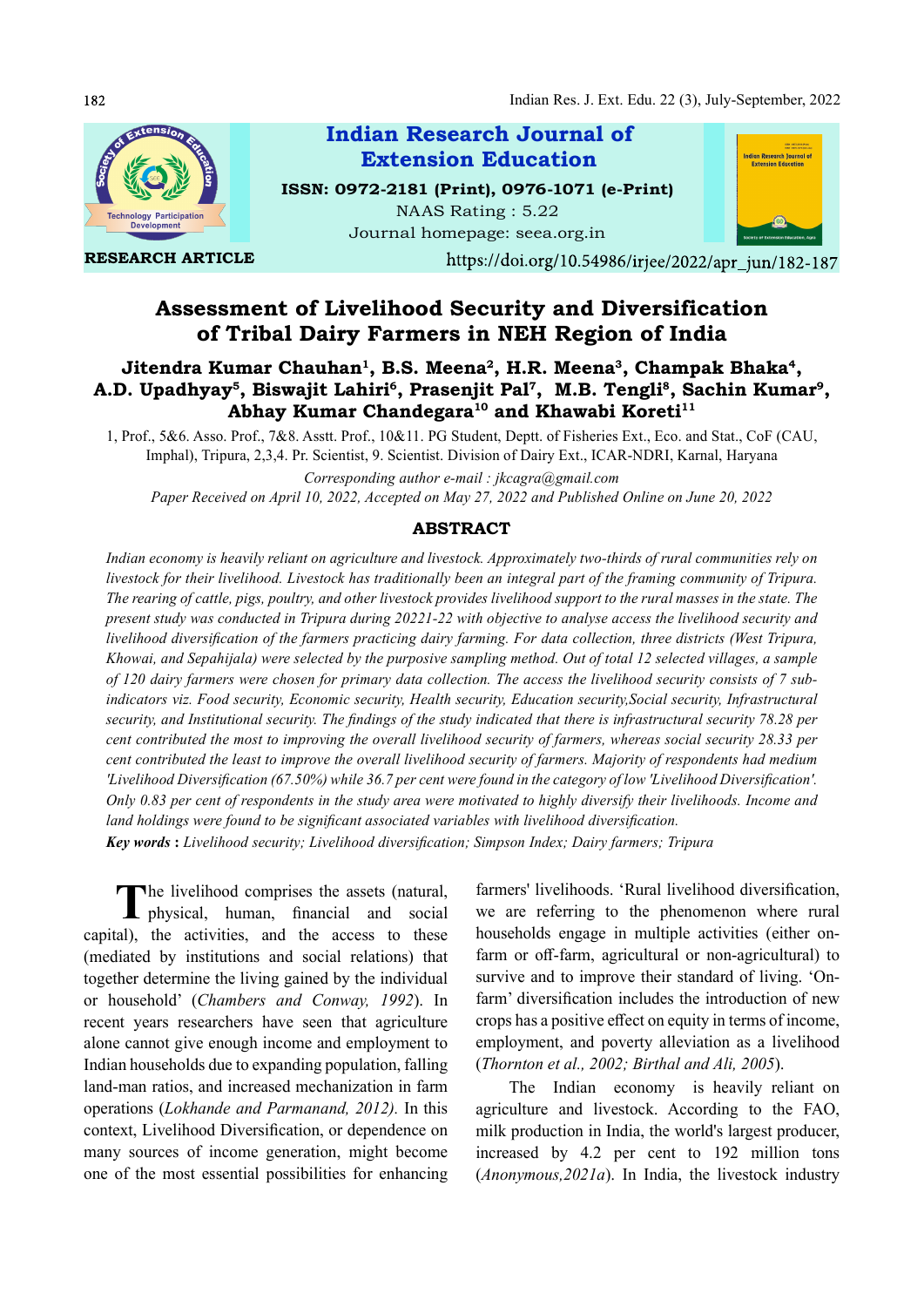contributes 4.11 per cent of GDP and 25.6 per cent of overall agriculture GDP. A total of 20.5 million people rely on livestock for their survival. Small farm households earned 16 per cent of their income from livestock, compared to 14 per cent for all rural households. Two-thirds of rural communities rely on livestock for their livelihood. It also employs approximately 8.8% of India's population (Anonymous, 2019a). In rural areas, livestock raising friendly use of natural resources.

Tripura is the second smallest state in the North-Eastern region of India, with a total area of 10,492 square kilometers, 60 per cent of which is mountainous and wooded. There are around nineteen tribal community with Tripuri accounting for 55 per cent of the overall tribal population. The vast majority of indigenous people live in rural regions (97.4%) (Deka, 2011). In Tripura, the dairy sector plays an important role in rural livelihood and provide economic and nutritional assistance to small, marginal and landless farmers. With 31 million animals and with 1450 to 1500 MT of milk per year, Tripura ranks third among India's north-eastern states in terms of overall livestock population (Asish et al., 2021, and Anonymous, 2021b). The rearing of cattle, pigs, poultry, and other livestock provides livelihood support to the rural masses in the state.

Furthermore, the people of Tripura have to fight several odds: geographical isolation, difficult terrain, slow development of infrastructure, lack of major industries, shrinking land availability, falling agricultural activity, high rural poverty, and low representation of women in the work force. All these factors combine to significantly lower livelihood opportunities and perpetuate poverty in the state (Ramanuja et al.,2003). Keeping importance of access of livelihood opportunitie particularly dairy tribal farmers,this study was aimed to measure livelihood security and livelihood diversification of tribal dairy farmers of Tripura.

#### METHODOLOGY

The present study was conducted in Tripura, the northeastern state of India, divided into eight districts covering 10,492 sq. km. area (Anonymous, 2019b). Livestock has traditionally been an integral part of the farmer's household of Tripura. For data collection, three districts (West Tripura, Khowai, and Sepahijala) were selected by the purposive sampling method. From each of the selected districts, two blocks were selected purposively and from each of the selected

blocks, two villages were selected purposively. Thus a total of 12 villages were selected for the study. For each village list of tribal livestock farmers were prepared and 10 dairy farmers were randomly selected from each village. Thus, a sample comprises 120 dairy farmers was selected for the collection of primary data. Primary data pertaining to the various parameters including socio-economic profile, food security, economic security, health security, education security, social security, infrastructural security, and institutional security, livelihood diversification etc. were collected from respondents during July 2021 to March 2022. A semi-structured interview schedule was developed. The study has been conducted under ICAR-NDRI, Karnal funded project "Promotion of dairy farming for upliftment of socio-economic status of tribal farmers through technological interventions in NEH Region of India". To draw significant findings and reasonable conclusions, the primary data have been organized, tabulated, and analysed using following methodologies. Livelihood security : "Livelihood security" defined as having sufficient income resources to satisfy fundamental necessities such as food and nutrition, health care, habitat protection, educational opportunities, and community engagement and social integration. The farmer's livelihood security was assessed by creating an index for it. The index was created by taking into consideration a variety of measures of farmer livelihood security by consulting several kinds of literature on the "Livelihood Index" (Sullivan et al., 2006; Lindenberg, 2002). Food security, economic security, health security, educational security, social security, institutional security, and infrastructure security were the seven indicators of livelihood security used for this study. The following formula was used to calculate the 'Livelihood Security Index' for each indicator:

$$
LSi = \frac{\sum Zindj}{N}
$$

Where,

 $LSi = Livelihood$  security for  $i<sup>th</sup>$  indicator (indicators are Food, economic, health, educational, social, institutional, and infrastructure security)

 $\Sigma$  Zindj = Summated standardized score of all respondents for one indicator

 $N =$  Number of households covered in the study

"Livelihood Security (LS) Index" composite for all indicators was calculated by using the formula given as below:

$$
LS = \frac{\sum WiHLSi}{\sum Wi}
$$

Where,

LS= Livelihood Security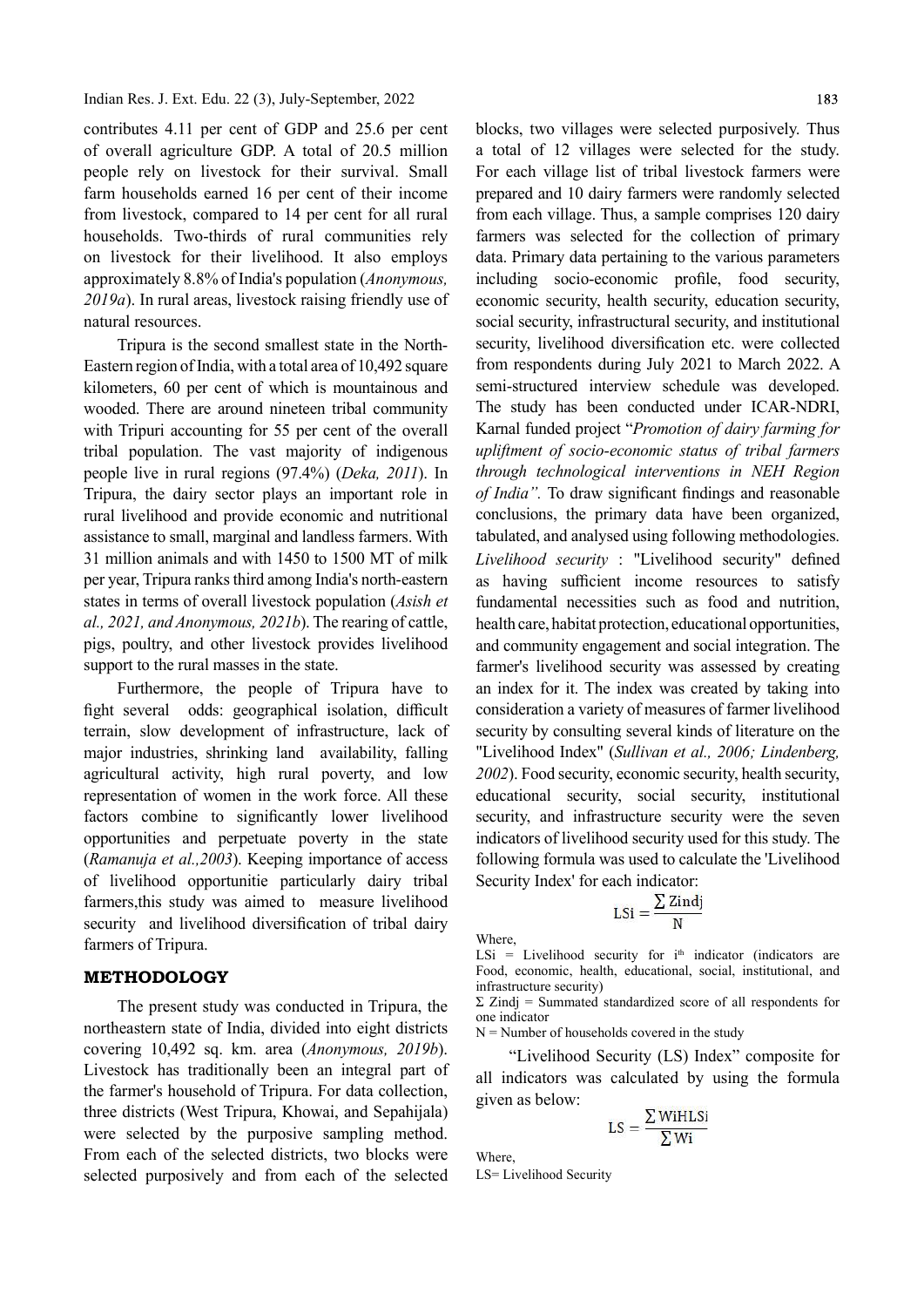184

HLSi = Household Livelihood Security  $\Sigma$ Wi = Summated value of weightage of all indicators

Livelihood diversification : The "Simpson Index of Diversity" was used to assess the diversification of observation is comparable to that of Ali et al.,  $(2008)$ . livelihoods of selected dairy tribal farmers of Tripura (Simpson, 1949).

Considering the objectives of assessing the extent of diversity in livelihood security, Simpson's Index has been used in the present study. The index provides a clear dispersion of livelihood security options among dairy tribal farmers of the study barea. The Index ranges between 0 and 1. If there exists complete specialization, the index moves towards 0 and perfect diversification if index is 1. The formula for calculating index is given below-

$$
SID=1-\Sigma PI^2
$$

Where ,

SID= Simpson Index of Diversity

 $P<sub>r</sub>$  is proportion of ith activity in total the number of diversified activities

Correlation analysis between livelihood security  $diversification$  index and SE characteristics : To find out the correlation analysis between various socioeconomic factors affecting livelihood security and diversification, the Spearman correlation coefficient  $(r)$ was measured.

$$
p = 1 - \frac{6 \sum d_i^2}{n(n^2 - 1)}
$$

**Where** 

n= number of data points of the two variables di= difference in ranks of the "i<sup>th</sup>" element

# RESULTS AND DISCUSSION

Socio-personal characteristics of respondents: The socio-personal profile of farmers helps in the understanding their social, economic, and cultural backgrounds. It could be observed from Table 1 that the majority of the respondents were (43.33%) belonged to the young age (<35 years) group followed by the middle age (36-50 years) group, and the old  $(>50)$ group respondents with 39.17 per cent, and 17.50 per cent, respectively. The similar findings were reported by Balakrishna, (1997); Mary, (2001). In the context of gendermost of the respondents, 75 per cent, were male, followed by 25 per cent of females, according to the study's findings and it is in accordance with finding of Olaoye et al. (2013). In the case of family type, the majority of farmers (99.17%) belonged to nuclear families, however, a small per centage of respondents (0.83%) also lived in joint families. Results show that

the majority of respondents 67 per cent had a large family (five or more individuals). Only 32 per cent of respondents had a small family (<5 individuals). This Concerning to educational status of the dairy tribal. farmers, the majority of respondents (30.83%) had a primary level of education, followed by middle level of education (23.33%), secondary level of education (15.83%), and graduate & above the level of education (12.5%). Furthermore, 6.6 per cent of respondents were also found illiterate, whereas 10.83 per cent of respondents read and write. In the context of land holding size, the majority of respondents (88.33%) have small land holdings; 11.67 per cent have marginal land holdings, and there are no respondents with medium land holdings or large size land holdings. These finding is similar to the Goswami and Samajdar, (2011).

It was found that 77.5 per cent of the respondents

| Table 1. The socio-economic and socio-personal status<br>of the dairy farmers (N=120) |                       |          |               |
|---------------------------------------------------------------------------------------|-----------------------|----------|---------------|
| Variable                                                                              | Category              | No.      | $\frac{0}{0}$ |
|                                                                                       | Young( $\leq$ 35)     | 52       | 43.33         |
| Age (years)                                                                           | Middle aged (36-50)   | 47       | 39.17         |
|                                                                                       | $Old(\geq 50)$        | 2.1      | 17.50         |
| Gender                                                                                | Male                  | 90       | 75.00         |
|                                                                                       | Female                | 30       | 25.00         |
|                                                                                       | <b>Illiterate</b>     | 8        | 6.66          |
|                                                                                       | Read and write        | 13       | 10.83         |
| <b>Education</b> level                                                                | Primary               | 37       | 30.83         |
|                                                                                       | Middle                | 28       | 23.33         |
|                                                                                       | Secondary             | 19       | 15.83         |
|                                                                                       | Graduate and above    | 15       | 12.50         |
| Family type                                                                           | Joint family          | 1        | 0.83          |
|                                                                                       | Nuclear               | 119      | 99.17         |
| Family size                                                                           | <b>Small</b>          | 81       | 67.50         |
| (No,)                                                                                 | Large                 | 39       | 32.50         |
|                                                                                       | Marginal              | 14       | 11.67         |
| Landholding                                                                           | Small                 | 106      | 88.33         |
| Farming                                                                               | Up to 3 years         | 17       | 14.17         |
| experience                                                                            | Above 3 to 10 years   | 93       | 77.50         |
|                                                                                       | More than 10 years    | 10       | 8.33          |
| Annual income $>Rs$ . 1 lakh to 1.50 lakh                                             | Up to Rs. 50,000      | $\Omega$ | 0.00          |
|                                                                                       | > Rs.50,000 to 1 lakh | 53       | 44.17         |
|                                                                                       |                       | 51       | 42.50         |
|                                                                                       | $>$ Rs.1.50 lakh      | 16       | 13.33         |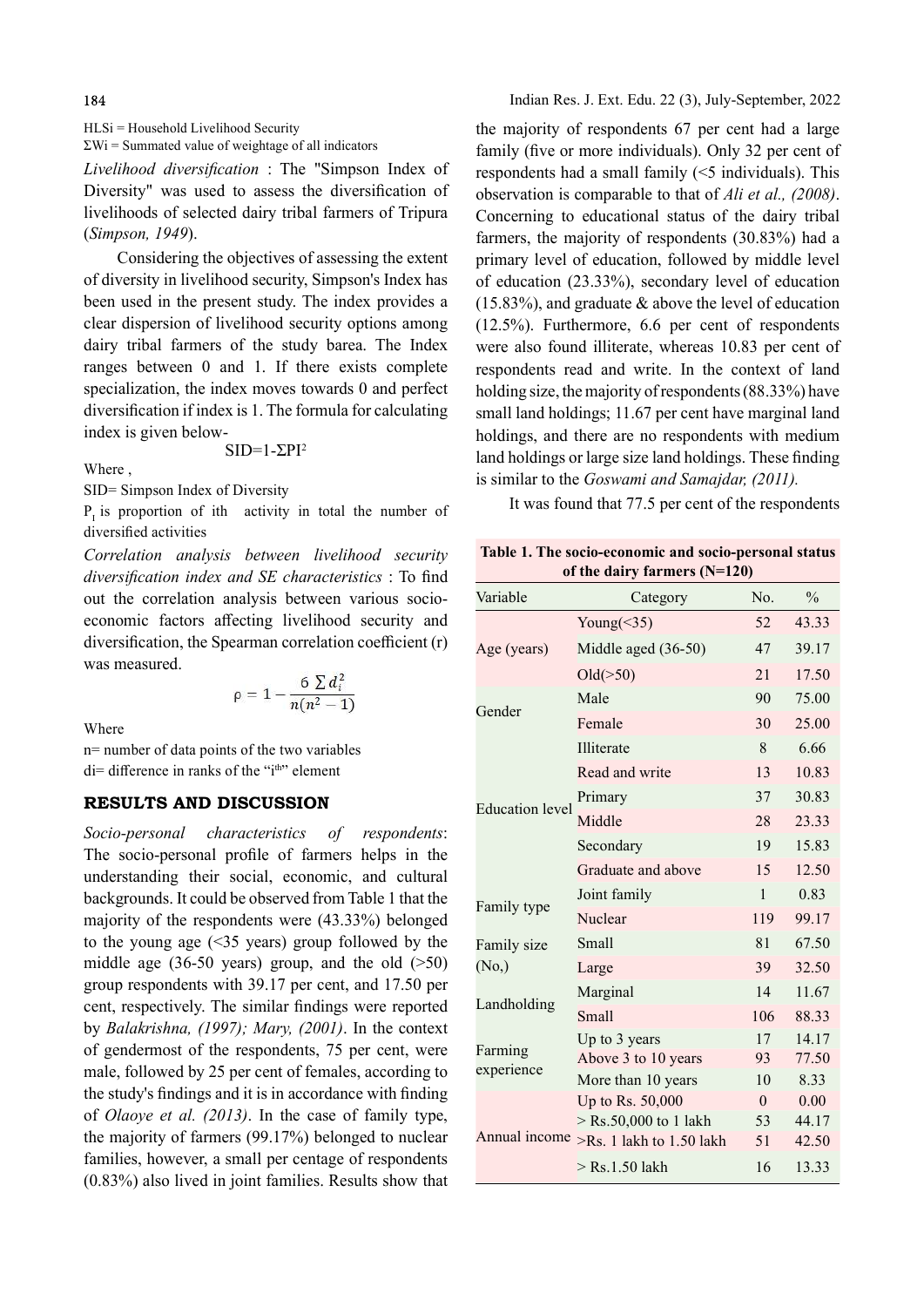Indian Res. J. Ext. Edu. 22 (3), July-September, 2022

had experience of dairy farming ranging from 3 to 10 years, 14.17 per cent had the experience less than three years and only 8.33 had an experience above ten years. These findings are consistent with Pandey and Upadhyay, (2012).

Concerning the annual income of the dairy farmers, 44.17 per cent respondents had annual income of between Rs. 50,000 to Rs. 1 lakh, followed by 42.50 per cent of respondents had annual income of between Rs.1 lakh to Rs.1.50 lakh, and 13.33 per cent had annual income of above Rs. 1.50 lakh.

Livelihood security : On the basis of overall 'Livelihood Security,' distribution of respondents into three categories: low, medium, and high (Table 2). Food security, economic security, health security, educational security, social security, institutional security, and infrastructural security were used to calculate an individual farmer's total score for 'Livelihood Security.' The total score for the 'Livelihood Security Index' of the respondents in the study area was calculated by multiplying each sub-indicator of Livelihood Security by its relevant weightage.

Out of 120 respondents, the majority (71.67%) had medium livelihood security, followed by 17 respondents (14.17%) had high livelihood security, and 16 respondents (13.33%) had the poor livelihood security category. These findings were consistent with Lokhande and Parmanand,  $(2012)$  findings, which indicated that the majority of respondents (40.00%) had medium livelihood security, followed by 37.92 per cent who had low livelihood security, and 22.08 per cent who had high livelihood security.



Fig.1. Per centages of different livelihood security components of dairy farmers

Table 2. Distribution of respondents on the basis of existing livelihood security in the study area

| Livelihood security index | No.             | $\frac{0}{0}$ | Mean |
|---------------------------|-----------------|---------------|------|
| Low $(<0.60)$             | 16 <sup>1</sup> | 13.33         |      |
| Medium (0.60-0.70)        | 86.             | 71.67 0.65    |      |
| High $(>0.70)$            | 17              | 14.17         |      |

Contribution of different sub-indicators to overall livelihood security of the respondents : The contribution of different various sub-indicators to the total livelihood security of the respondents of the study is depicted in Fig.1 through a diagram. Each respondent's total livelihood security was influenced by these seven sub-indicators in distinct ways. While calculating the security score for each indicator, it was discovered that infrastructure security contributes the most (78.28%) to the respondent's total livelihood security, followed by food security (76.15%), economic security (55.67%), education security (55.08%), institutional security (54.02%), health security (53.33%). Institutional security, on the other side, contributed only 28.33 per cent to the respondent's overall livelihood security. That is to suggest, that there is an imperative need to improve respondent's access to the various social standing and social involvement to improve their institutional security. Further their overall livelihood security because the various institutions in the community play a critical role in providing timely assistance and information in improving livelihood conditions. Although educational, economic, health and institutional security accounted for nearly half of the total security, there is still a need to raise this per centage of these indicators, then respondents will have sufficient livelihood security in the study area.

Livelihood diversification : Livelihood diversification, is one of the most remarkable characteristics of rural livelihoods. It is defined as "the process by which rural families construct a diverse portfolio of activities and social support capabilities in order to survive and to improve their standards of living" (Ellis, 1998). In the study area livelihood diversification' was measured using Simpson Index of Diversity (SID) and respondents were categorised into three groups (low, medium, and high) based SID (Table 3). It was found that the majority of dairy tribal farmers had medium livelihood diversification (67.50%) followed by low level of livelihood diversification  $(36.7%)$  and high level of livelihood diversification  $(0.83 \%)$ . This results suggests that a greater proportion of farmers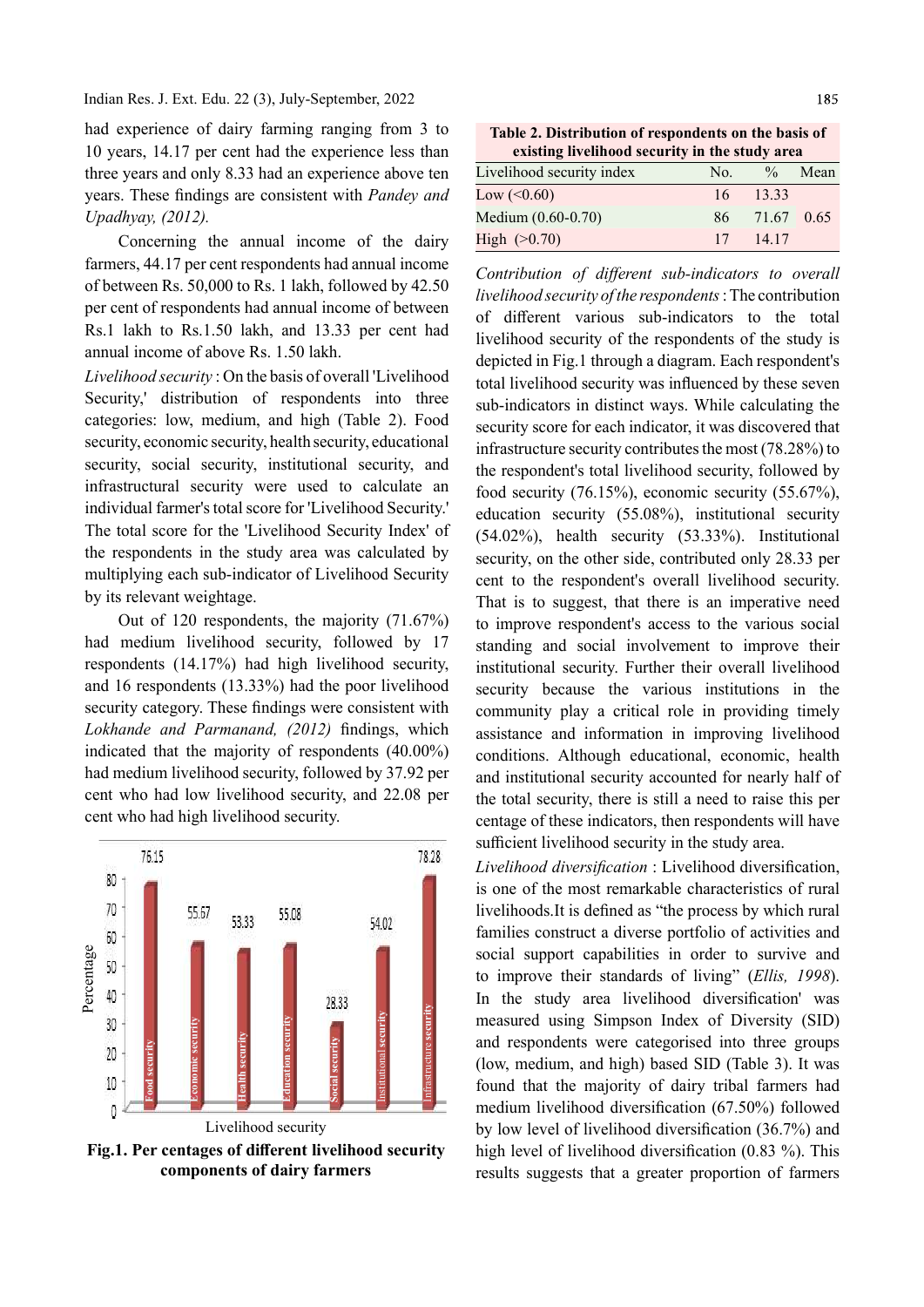should be encouraged to diversify their livelihoods, relying on more than one source of income to increase their total livelihood stability. The pattern of livelihood<br>diversification of dairy tribal farmers in the study [120] diversification of dairy tribal farmers in the study area is presented in Fig.2. The agriculture, livestock,<br>fisheries and non-agricultural activities were livelihood opportunities available with farmers to rely for their  $\frac{1}{8}$ source of income and livelihood.

fisheries and non agricultural activities were livelihood<br>opportunities available with farmers to rely for their<br>source of income and livelihood.<br>Determinants of livelihood security and livelihood<br>diversification: The corr Determinants of livelihood security and livelihood  $\frac{8}{90}$  60 diversification: The correlation between various socio  $\frac{1}{2}$   $\frac{1}{2}$   $\frac{1}{32}$ economic factors and the livelihood security of dairy  $\frac{1}{8}$  40 farmers is represented in Table 4. It can be seen that<br>there was a positive significant relationship between  $\overline{z}$ there was a positive significant relationship between  $Z_{20}$ annual income, land holding of family and livelihood security at 1% level of significance (p<0.01), whereas correlation between the family size and livelihood Agri. securitywas found negative and significant at 5% level of significance ( $p$ <0.05). The other personal profile variables given in the table were found non-significant. It can be explained from the results that as annual income increases their livelihood security also increases.

Table 5 indicated the correlation between various socioeconomic factors and the livelihood diversification of dairy farmers. It can be seen that there are positive significant relationship between annual income, land holding of family and livelihood diversification at 1% level ( $p \le 0.01$ ). The correlation in livelihood diversification and other socioeconomic factors were positive but non significant.

## **CONCLUSION**

Table 3. Distribution of respondents based on the extent of livelihood diversification in the study area (N=120)

| Livelihood diversification     | No. | $\frac{0}{0}$ | Mean |
|--------------------------------|-----|---------------|------|
| Low diversified $(\leq 0.37)$  | 38  | 36.7          |      |
| Medium diversified (0.37-0.71) | 81  | 67.50         | 0.46 |
| Highly diversifies $(>0.71)$   |     | 0.83          |      |

| Table 4. Correlation analysis between various factors |
|-------------------------------------------------------|
| affecting Livelihood security                         |

| Factor                             | (r)                    |
|------------------------------------|------------------------|
| Age                                | 0.125                  |
| Gender                             | 0.059                  |
| Family type                        | 0.111                  |
| Family size                        | $-0.109$               |
| <b>Educational qualification</b>   | 0.012                  |
| <b>Experience in Dairy farming</b> | 0.107                  |
| Annual income                      | $0.357**$<br>$0.336**$ |
| Landholding                        |                        |

\*\* Significant at 1% level of significance



Fig. 2. Distribution of dairyrespondents into different livelihood activities

Table 5. Correlation analysis between various factors affecting Livelihood diversification

| Factor                                     | (r)       |
|--------------------------------------------|-----------|
| Age                                        | 0.07      |
| Gender                                     | 0.059     |
| Family type                                | 0.127     |
| Family size                                | 0.109     |
| Educational qualification                  | 0.042     |
| <b>Experience in Dairy farming</b>         | 0.106     |
| Annual income                              | $0.213**$ |
| Landholding                                | $0.436**$ |
| ** Significant at 1% level of significance |           |

Significant at 1% level of significance

It can be concluded from study that overall livelihood security of farmers in the research shows that farmers had medium (71.67%) livelihood security, followed by 14.17 per cent and 13.33 per cent farmers had the poor livelihood security. Level of diversification of livelihood indicates alternative opportunities available with farmers and it reduces risks involve with one livelihood option amd also stabilise livelihood. The result indicate that only 0.83 per cent of dairy farmers are motivated towards highest category of livelihood diversification. Farmers mostly sustain themselves through non-agricultural (labour) enterprises followed by animal husbandry being the most popular livelihood option for dairy tribal farmers in Tripura. A positive and significant relationship between annual income, land holding of family and livelihood security and family size and livelihood security was found negative and significant.